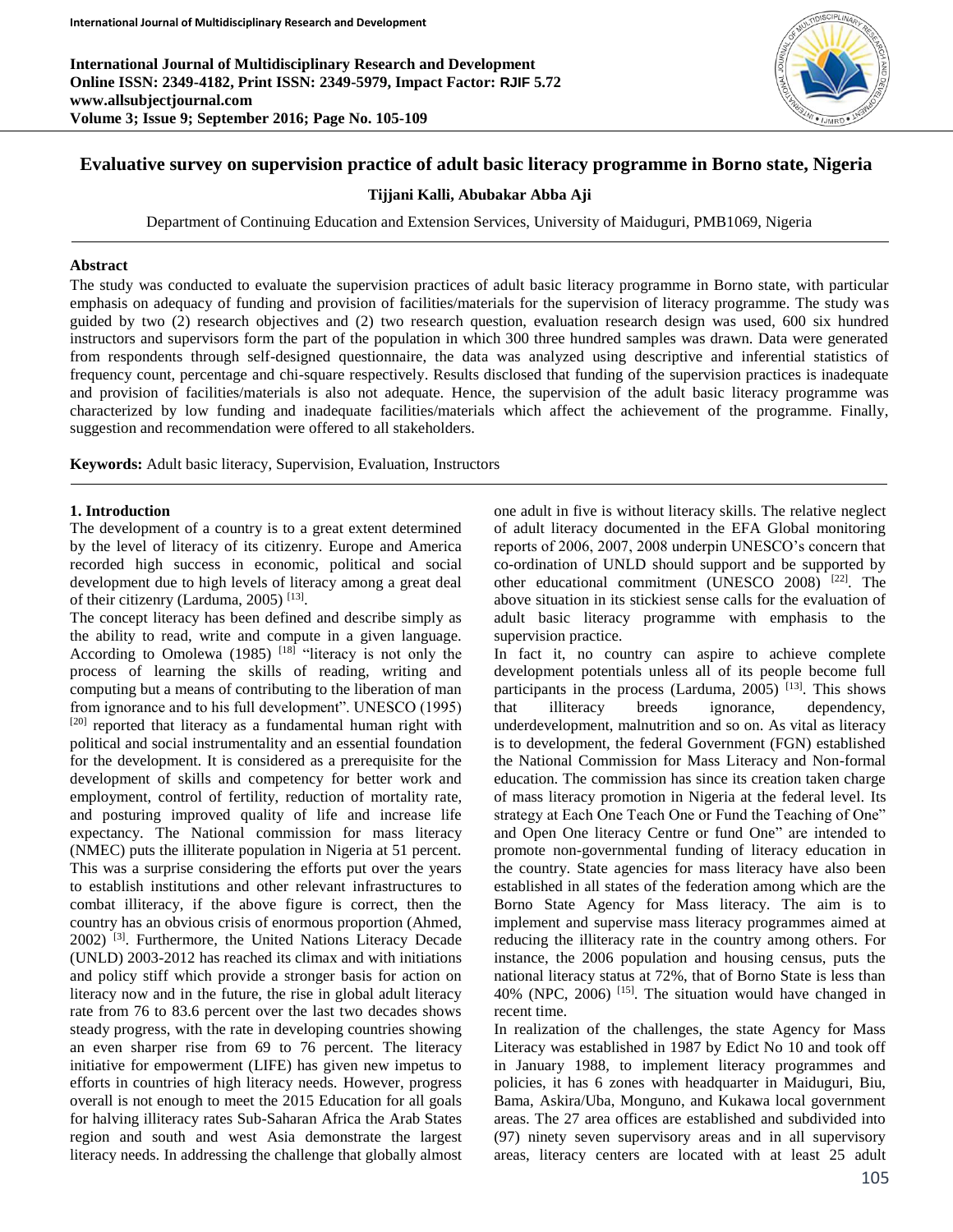learners at both basic and post literacy levels (Borno State Agency for Mass Literacy 2009). The large increase in the number of literacy centers across the state brings about the need for effective coordination of their activities. If the programme is to achieve its objectives it might not out of place to say supervision is necessary, since supervision is a quality control mechanism through regular and continuous exercise of instructional and educational services.

Dodd  $(1968)$ <sup>[7]</sup> perceives supervision as a way of advising, guiding, refreshing, encouraging, stimulating, improving and over-seeing certain group with the hope of seeking their cooperation in order for the supervisors to be successful in their task of supervision. Consequently supervision as administrative tools will provide information on the worth of the programme from stages of design down to implementation, its provides information on deviation from programme objectives, on challenges encounter and provide solutions to literacy programme managers.

The Borno State literacy figure is still below 50% NPC (2006) [15]. Literacy rate in Nigeria was slightly high as 72 percent literacy was achieved (UIS 2008)  $^{[22]}$ , despite apparent early commencement of literacy programme in Borno state especially by the past Islamic missionaries, couple with colonial government effort high illiteracy rate still persist in the State, while policy makers and implementers are planning programme supervisors and organizers are expected to carry out their functions effectively, there could be many factors responsible for the state high illiteracy rate; supervision practice could be one of the factors for the state's illiteracy rate. It is therefore against this illiteracy rate in the state, which the study intended to evaluate the supervisory practices of adult basic literacy programme in Borno State.

# **2. Objectives**

The objectives of this study were to determine;

- 1) The adequacy of funding adult basic literacy supervision in Borno State;
- 2) The adequacy in provision of facilities for adult basic literacy supervision;

# **3. Research Question**

The following research questions were answered;

- 1) How adequate are funding of adult basic literacy supervision practice in Borno State?
- 2) How adequate are facilities provided for adult basic literacy programme supervision in Borno State?

# **4. Methodology**

An evaluation research design was adopted for this study. Evaluation design is basically considered as a process directed towards determining the extent to which programme, project or social intervention have achieved a set goals (Fajonyomi,  $2003$ ) <sup>[8]</sup>. Hence the study is to evaluate the supervision practice of adult basic literacy programme.

The population of this study comprised of all the instructors and supervisors who are permanent employees of Borno State Agency for Mass Literacy, which stood at 600 at the time of compilation, 300 instructors and supervisors were selected through balloting techniques to form the sample of the study, in each zones every other instructors and supervisors are picked, hence 50% was selected, this is regarded as a fair representation of a large number samples (Anderson 1980)<sup>[4]</sup>. A self-designed of four point Likert scale questionnaire was used which consist of two sections. The four point Likert scale ranges from Strongly Agreed (SA) weighed 4 points, Agreed (A) weighted 3 points, Disagreed (D) weighted 2 points and Strongly Disagreed (SD) weighted 1 points. Section A consist of bio-data of the respondents, while section B consist of items relating to the adequacy of funding adult basic literacy supervision and adequacy of facilities provided for the supervision of adult basic literacy programme. In order to ascertain the validity and reliability of the instrument, the copies of questionnaire was given to experts in the study area for vetting, the face value assessment was carried out by the experts split half reliability technique was also used in measuring the reliability of the questionnaire. The split half reliability test was conducted using statistical package for social science (SPSS). The questionnaire has a reliability of 0.72.

The researchers administered the questionnaire with the help of two (2) research assistant, after receiving due permission from the agency headquarters and it took the researchers two (2) weeks to administer and retrieved the questionnaire from the respondent in all the 6 administrative zones, 270 questionnaires were retrieved and all are valid for analysis.

# **5. Data Analysis, Result and Discussion**

Descriptive and inferential statistic was used to analyze the data, descriptive statistic of frequency count and percentages were computed and chi-square was used to examine the basic difference in their responses.

# **5.1 Result**

|  |  |  |  | Research question 1: How adequate are the findings of adult basic literacy supervision practice in Borno State? |  |
|--|--|--|--|-----------------------------------------------------------------------------------------------------------------|--|

| Item | <b>Statement</b>                                                                             | SA(%)        | A(%)         | $\mathbf{D}$ (%) | $SD($ % $)$  | Total $(\% )$ | Chi-Square $(X^2)$                                                                                                                 |
|------|----------------------------------------------------------------------------------------------|--------------|--------------|------------------|--------------|---------------|------------------------------------------------------------------------------------------------------------------------------------|
| ı.   | The fund provided for Adult Basic<br>Literacy Supervision is adequate                        | 55<br>20.37% | 70<br>25.93% | 81<br>30.00%     | 64<br>23.70% | 270<br>100%   | The calculated X2 value is 29,0358 at df<br>12 significant level of 0.05 in the critical<br>value of 21.03 calculated $X^2 =$ or > |
| ۷.   | Contingency funds are provided for<br>unforeseen and urgent supervisory<br>financial demands | 35<br>12.96% | 75<br>27.78% | 81<br>30.00%     | 79<br>29.26% | 270<br>100%   |                                                                                                                                    |
| 3.   | Supervisory duty allowances and other<br>claims are paid regularly                           | 64<br>23.70% | 61<br>22.59% | 87<br>32.22%     | 58<br>21.49% | 270<br>100%   |                                                                                                                                    |
| 4.   | Supervisors are well paid on attending<br>seminars, workshops or refresher<br>courses        | 58<br>21.48% | 62<br>22.96% | 103<br>38.15%    | 47<br>17.41% | 270<br>100%   | tabulated. Hence is significant                                                                                                    |
| D.   | Supervisors are provided with money<br>for transport maintenance                             | 60<br>22.22% | 72<br>26.67% | 94<br>34.81%     | 44<br>16.30% | 270<br>100%   |                                                                                                                                    |
|      |                                                                                              | 272          | 340          | 446              | 292          | 1350          |                                                                                                                                    |

*Source***:** Field work (2012)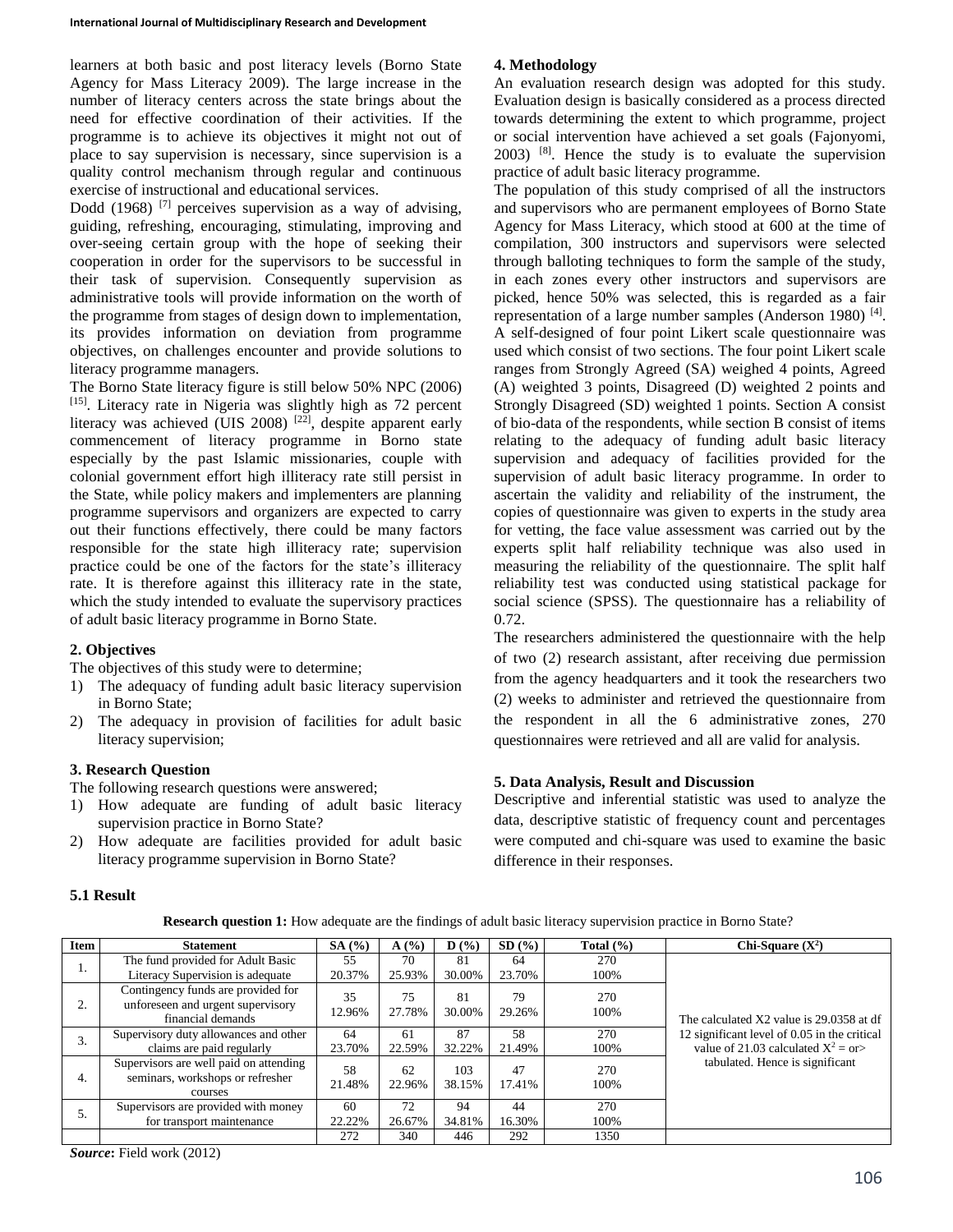A look at the (Table 4.1.1) having analyzed under the subheadings using chi-square, the calculated chi-square was 29.0358. At a degree of freedom of 12 and a significant level of 0.05 with critical value of 21.03, the calculated chi-square value is greater than or equal to the tabulated chi-square value. Hence the distribution is significant.

The findings of the study in respect of the fact that how adequate is the funding of Adult Basic Literacy supervision practice in Borno state supported the conclusion drawn by Bukar  $(2005)$  [6], who disclose that, under funding is reflected in the quality of certificates awarded to graduates. He stated that inadequate and decaying infrastructural facilities particularly academic facilities affect the quality of output. Furthermore, manifestation could also be seen in irregular maintenance of facilities, poor staff motivation which are in agreement with views expressed by Kadiri (2005)<sup>[10]</sup>. He also stressed that, it is an undisputed fact that the establishment of an elaborate administrative structure with a retinue of highly paid bureaucrats would take a sizeable amount of an agency's recurrent budget, leaving very little amount of money for the actual basic literacy programme. This kind of development accordingly does not go far to hasten the fight against illiteracy in Borno state as whatever amount of money that is budgeted by government for literacy activities would first have to take care of the privileges and personal emoluments of the administrative officers of the agencies.

This findings is further strengthened by the Action Aid International/Global campaign for Educational *writing the wrongs* International Benchmarks on Adult Literacy (2007)<sup>[1]</sup> stated that: "Government should dedicate at least 3 percent of their national education sector budgets to adult literacy programmes as conceived in these benchmarks with additional contribution being made from other relevant ministries (for examples, gender/women community or rural development, agriculture health, etc. However, this has yet to be put into practice in the vast majority of African countries, very few countries come anywhere near reaching a 3 percent benchmark or even a 1 percent benchmark for either literacy or adult education as a whole.

This is further buttressed by (UNESCO 2008)  $[22]$  synthesis regional report document which indicates that literacy is not adequately funded; both government and international aid agencies need to raise their level of investment if the UNLD goals and EFA target are to be met. Further work on the cost of literacy and illiteracy is needed to show what level of financing quality literacy really requires showing what socioeconomic resources are currently lost through zero or low literacy levels. Hence the present study corroborates the work of Bukar 2005 [6], Kadiri 2005 [10], Action Aid International  $(2007)$ <sup>[1]</sup> and UNESCO (2008)<sup>[22]</sup>, this is because evident of under-funding supervision practice manifested in the findings which has made it impossible to the supervisors to make regular visitations which is a benchmark of the supervision practice as enumerated. Therefore, the researcher's findings might be considered. On the whole inadequate funding made supervision practice ineffective in the Borno State Agency for Mass Literacy.

| <b>Item</b> | <b>Statement</b>                                                                                                                         | SA(%)        | A(%)         | $\mathbf{D}$ (%) | SD(%)        | Total $(\% )$ | Chi-Square $(X^2)$                                                                                                                                                         |
|-------------|------------------------------------------------------------------------------------------------------------------------------------------|--------------|--------------|------------------|--------------|---------------|----------------------------------------------------------------------------------------------------------------------------------------------------------------------------|
| 7.          | Provision of facilities to the basic<br>literacy centres are adequate                                                                    | 55<br>20.37% | 77<br>28.52% | 92<br>34.07%     | 46<br>17.04% | 270<br>100%   | The calculated $X^2$ value is<br>5.0709 at df 12 significant level<br>of 0.05 in the critical value of<br>21.03 calculated $X^2 =$ or ><br>tabulated. Hence is significant |
| 8.          | Supervisors and instructors are<br>involved in selection of relevant<br>facilities and materials for adult<br>basic literacy supervision | 59<br>21.87% | 66<br>24.44% | 90<br>33.33%     | 55<br>20.37% | 270<br>100%   |                                                                                                                                                                            |
| 9.          | Supervisors and instructors are<br>satisfied with the quality of facilities<br>provided                                                  | 58<br>21.48% | 75<br>27.78% | 87<br>32.22%     | 50<br>18.52% | 270<br>100%   |                                                                                                                                                                            |
| 10          | Materials provided for adult basic<br>literacy delivery are judiciously<br>distributed                                                   | 52<br>19.26% | 76<br>28.15% | 99<br>36.67%     | 43<br>15.93% | 270<br>100%   |                                                                                                                                                                            |
| 11.         | Facilities were provided free to adult<br>basic literacy learners                                                                        | 50<br>18.52% | 79<br>29.26% | 90<br>33.33%     | 51<br>18.89% | 270<br>100%   |                                                                                                                                                                            |
|             |                                                                                                                                          | 274          | 373          | 458              | 245          | 1350          |                                                                                                                                                                            |

**Research question 2:** How adequate are facilities provided for adult basic literacy programme supervision?

*Source***:** Field work (2012)

The table above shows that, all the items analyzed under these subheadings using chi-square revealed that, the calculated chisquare value was 5.0709 at a degree at freedom of 12 and a significant level 0.05 with a critical value of 21.03. The calculate chi-square value is greater than or equal to tabulated chi-square value. Hence the distribution is significant. By implication it can be deduced that the finding on the adequacy in the provision of instructional facilities for Adult Basic literacy supervision is not effective. According to Tumba  $(2003)$   $[19]$ , for any school to function effectively and efficiently, there must be good supply of facilities i.e student reading and writing materials and laboratory equipment, he further concluded that, government is responsible for providing facilities and support the schools with enough funds

to enable the institutions accomplish their task. Similarly Modu (2005) <sup>[14]</sup> concluded that, students perceive the inadequacy of facilities is one of the paramount factors responsible for students' low academic achievement. According to him, the perceived this as a major factor which will directly or indirectly affect their academic success in school.

Accordingly Kwari (2006) [12] in a study titled Assessment of the Quantity and Quality of human and material resources for promotion of Adult Literacy Education in Borno State indicates that the state of facilities is generally assessed by the respondent to be inadequate and mostly in bad condition. When the volumes of primers and textbooks were compared to the number of learners, it was greatly inadequate. Going by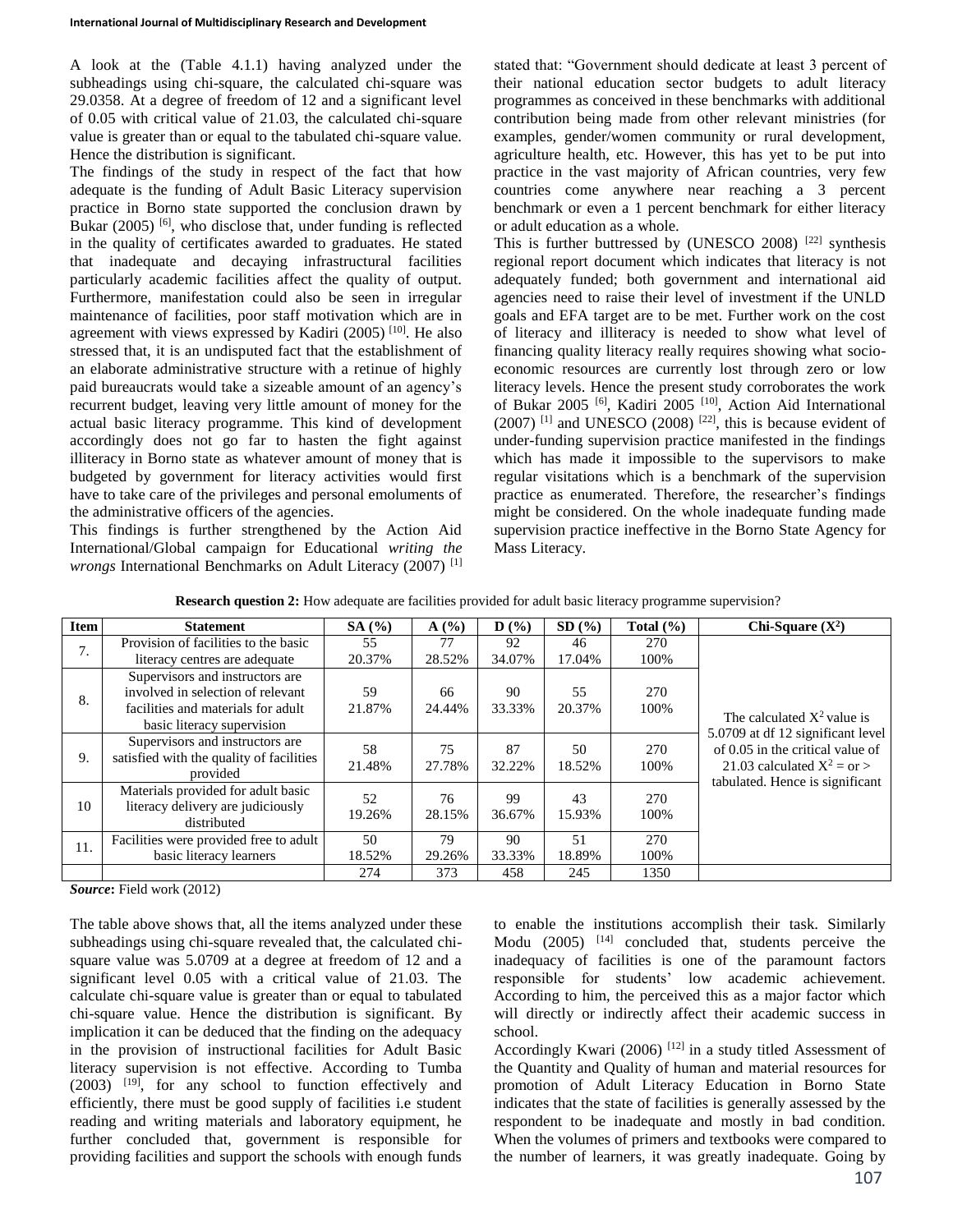the observations made, available records indicated erratic supply of textbooks and primers to the agency. This assertion was further strengthened by (Aitchison & Alidou 2009) <sup>[2]</sup> the facilities in literacy provision are generally inadequate and, as there is little distance provision, there is very little course material available. Thus, the present study corroborates the works of Tumba (2003) [19]. Modu (2005) [14], Kwari (2006)  $[12]$  and Aichison & Alidou (2009)  $[2]$ . This is because the provision of adequate facilities to adult basic literacy programme is one of the supervision benchmarks as enumerated earlier, where adequate facilities is not provided the supervision practice could not be effectively carried out. Therefore, the research finding might be considered. On the whole, inadequate provisions of facilities have affected the achievement of adult basic literacy objectives in the state.

### **5.2 Summary of Main Findings**

The following are the major findings which recorded that;

- (i) The funding of adult basic literacy supervision is inadequate
- (ii) It also reveals that the provision of facilities, supervision of basic literacy programme is inadequate.

### **5.3 Discussion**

Going by the statistics an attempt was made to determine the extent at which funding of adult basic literacy supervision is carried out. It can be viewed that in responding to the questionnaire items, the respondent largely disagreed with every item. This is evidenced due to the fact that the respondent who disagreed had the highest percentage rate with chi-square value to determine extent at disagreement of each item. Therefore the researchers conclude that the funding of adult basic literacy supervision was inadequate. This agreed with Obi (2006)  $^{[17]}$  who stated that experience shows that in most developing countries, Nigeria inclusive, committed less than one percent of the national budget is expended on adult literacy projects which are for the masses, paradoxically such countries expend heavily on security gadgets and formal education sector. A review of the patterns of funding adult basic literacy programme in the developed industrialized countries where governments recognize the need for basic literacy skills for their citizens shows that such government make a meaningful financial contribution to basic literacy projects. There is no doubt that an adequate non-formal education programmes receive adequate financial support (Ahmad, 2002)<sup>[3]</sup>. Going by the above statements Kadiri (1992)  $^{[9]}$  and Kalli (2006)  $^{[11]}$  equally corroborates with the authors and disclose that funding of supervision is central in the implementation of basic literacy programme in Borno State.

The researchers view is consistent with the earlier researchers, that inadequate funding of the supervision practice of adult basic literacy programme in Borno state has contributed largely to the non-achievement of the basic literacy objectives in the state which is revealed in the finding. It is also believed today that, inadequate supervision facilities that has partly brought about falling standard in basic literacy delivery in Borno state, where right quality and quantity of such facilities are not provided for supervisors and instructors, the learners are at the receiving end and consequently the society (Kalli, 2006) [11] .

Moreover, Nwaogu (1980)<sup>[16]</sup>, is of the opinion that a

supervisor is generally expected to be familiar with variety of instructional materials/facilities and methods. This will help him to know and understand how to advice the instructors. He further stressed that, supervisors should be familiar with the usual items such as primers, workbook which can be utilized by the instructors for teaching and learning to be effective and equally ensures its adequate provision by authority concern. However, adult basic literacy services in Borno state, have problem of lack of instructional materials since 1980 when the National Mass Literacy Campaign was launched there is no adequate and regular provisions of facilities and materials for literacy centers across the state. In some cases the centers exist only in names and most facilities and materials are not conducive for adult literacy education (Larduma, 2005) [13] . He emphasized that at the moment what is in use are mostly primary school materials. These texts are not appropriate since they were not prepared with adults in mind".

Similarly UNESCO (2001) <sup>[21]</sup> maintain that, text and illustration materials used in literacy centres usually reflects the lifestyle and attitudes of the authors rather than those intended audience. Also the diagram, pictures and illustrations do not represent the reality of learners' environment. Consequently, such learners, who are taught using these materials, fail to acquire and retain the literacy skills. The above preceding statements agrees with the research findings which indicates that items that seek to disclose whether facilities for the supervision were adequate, disagree with all the statement in the questionnaire which recorded the highest disagreed level. This therefore grossly affects the standard and performance of adult basic literacy programme in Borno State.

### **6. Conclusion**

For adult basic literacy programme to succeed regular supervisory services is critical, this is to ensure that the programme objective are fully implemented, and all weakness that may crept into the programme base on developed standard could be checked and detected to prevent failure.

#### **7. Recommendation**

In line with the findings of the research, the following recommendations were made:

- (i) The government should provide adequate and sufficient funds for the supervision of Adult Basic Literacy programme.
- (ii) Provide adequate facilities that met up with adult basic literacy standard in both quality and quantity to enhance teaching and learning activities in the literacy centres.

#### **8. Reference**

- 1. Action Aid. Writing the wrongs, call for Action http/www.actionaid.org/assets/pdf/, 2007.
- 2. Aitchisony, Alidou H. The state and development of Adult Learning and Education in Sub-saharan Africa Regional Synthesis Report, Published by UNESCO Institute of Lifelong Learning, Hamburg Germany, 2009.
- 3. Ahmed E. The implementation of Non-formal Education Programmes. A practical oriented approach. In M. B. Wambai (Eds) Readings in Adult and Non-Formal Education, publication of Department of Adult Education and Community Services. Bayero University Kano, 2002.
- 4. Anderson S. An Introduction to statistical comprehension, New York: John Willy and Sons, 1980.